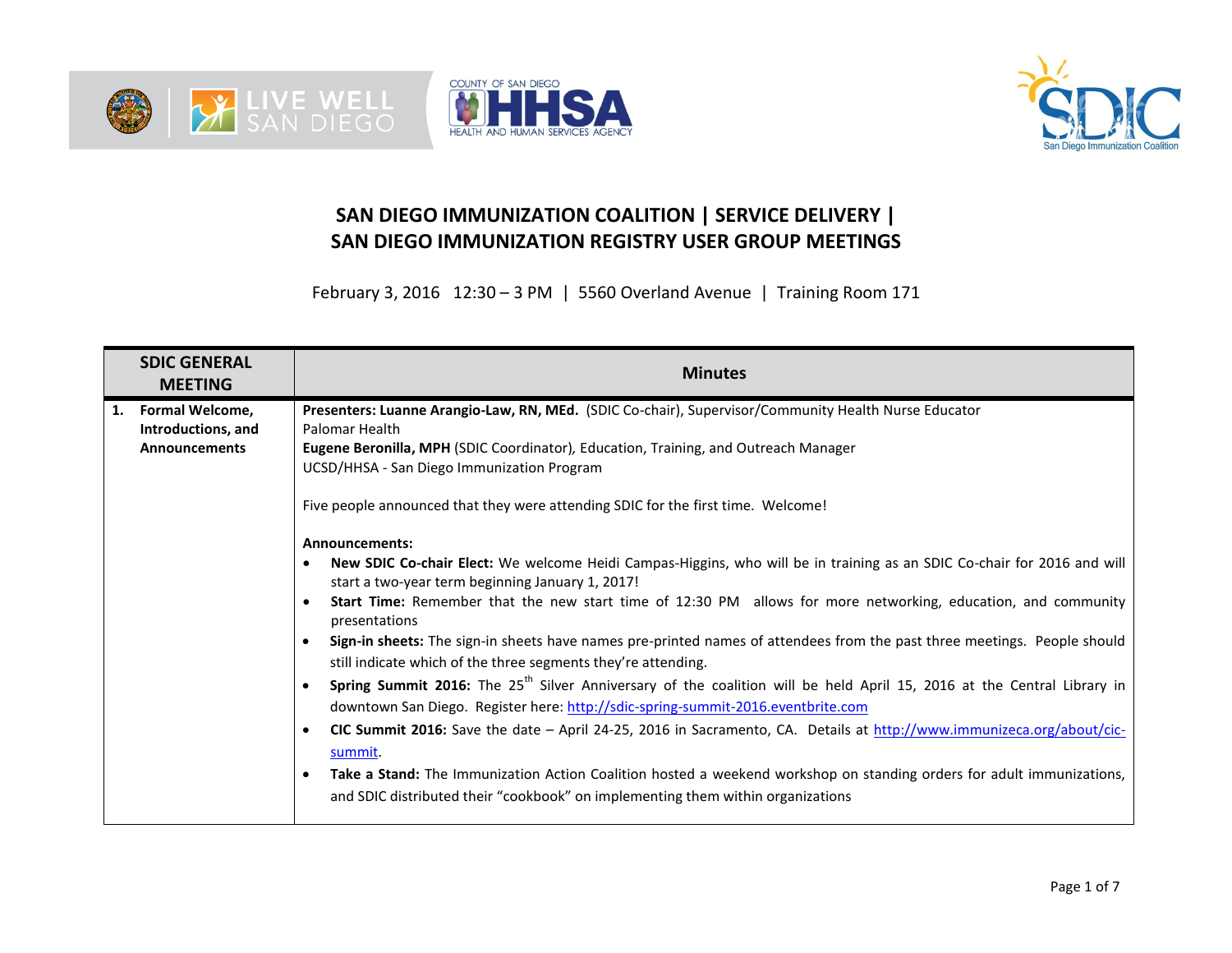





| $\overline{2}$ . | <b>HPV</b><br><b>Educational</b><br><b>Overview</b>                                      | Presenter: Heidi Unruh, RN, PHN<br>Senior Public Health Nurse<br>San Diego Immunization Program<br><b>Presentation Slides: Unruh HPV Slides</b><br>To begin the theme of HPV for the meeting, Heidi Unruh provided background information on HPV: causes, transmission,<br>connection to cancer, and vaccination.                                                                                                                                                                                                                                                                                                                                                                                                                                                                                                                                                                                                                                                                                                                                                                                                                                                                                                                                                                                                                                                                                                                                     |  |  |  |  |  |
|------------------|------------------------------------------------------------------------------------------|-------------------------------------------------------------------------------------------------------------------------------------------------------------------------------------------------------------------------------------------------------------------------------------------------------------------------------------------------------------------------------------------------------------------------------------------------------------------------------------------------------------------------------------------------------------------------------------------------------------------------------------------------------------------------------------------------------------------------------------------------------------------------------------------------------------------------------------------------------------------------------------------------------------------------------------------------------------------------------------------------------------------------------------------------------------------------------------------------------------------------------------------------------------------------------------------------------------------------------------------------------------------------------------------------------------------------------------------------------------------------------------------------------------------------------------------------------|--|--|--|--|--|
|                  |                                                                                          | Click on the link above for the presentation.                                                                                                                                                                                                                                                                                                                                                                                                                                                                                                                                                                                                                                                                                                                                                                                                                                                                                                                                                                                                                                                                                                                                                                                                                                                                                                                                                                                                         |  |  |  |  |  |
| 3.               | American<br>Academy of<br><b>Pediatrics HPV</b><br><b>Videos for</b><br><b>Providers</b> | Presenters: Eyla Boies, MD, FAAP, FABM, Clinical Professor of Pediatrics<br><b>UCSD School of Medicine</b><br>Maya Kumar, MD, FAAP, FRCPC, Adolescent Medicine<br>Physician<br>UCSD School of Medicine/Rady Children's Hospital<br><b>HPV Vaccine</b><br>Dr. Boies and Dr. Kumar, along with Meredith Kennedy,<br>Executive Director of the local chapter of AAP,<br><b>Education and</b><br>presented the first public viewing of AAP's educational<br><b>Promotion</b><br>vignettes that assist health care providers in discussing<br>HPV vaccine to patients and families. The 20-minute<br><b>AMERICAN ACADEMY OF PEDIATRICS</b><br>video outlines the burden of HPV-related disease,<br><b>CALIFORNIA CHAPTER 3</b><br>reviews general information about the HPV vaccine,<br>discusses common barriers to to vaccination, and<br>suggests effective counseling strategies that providers<br>$0001$ $\frac{1}{2}$ $\frac{1}{2}$ $\frac{1}{2}$ $\frac{1}{2}$ $\frac{1}{2}$ $\frac{1}{2}$ $\frac{1}{2}$ $\frac{1}{2}$ $\frac{1}{2}$ $\frac{1}{2}$ $\frac{1}{2}$ $\frac{1}{2}$ $\frac{1}{2}$ $\frac{1}{2}$ $\frac{1}{2}$ $\frac{1}{2}$ $\frac{1}{2}$ $\frac{1}{2}$ $\frac{1}{2}$ $\frac{1}{2}$ $\frac{1}{2}$ $\frac{$<br>can use to increaes vaccine uptake.<br>The audience provided written feedback about the video. Once final edits are made, the video will be available in digital format<br>and will be distributed by AAP as well as SDIC. |  |  |  |  |  |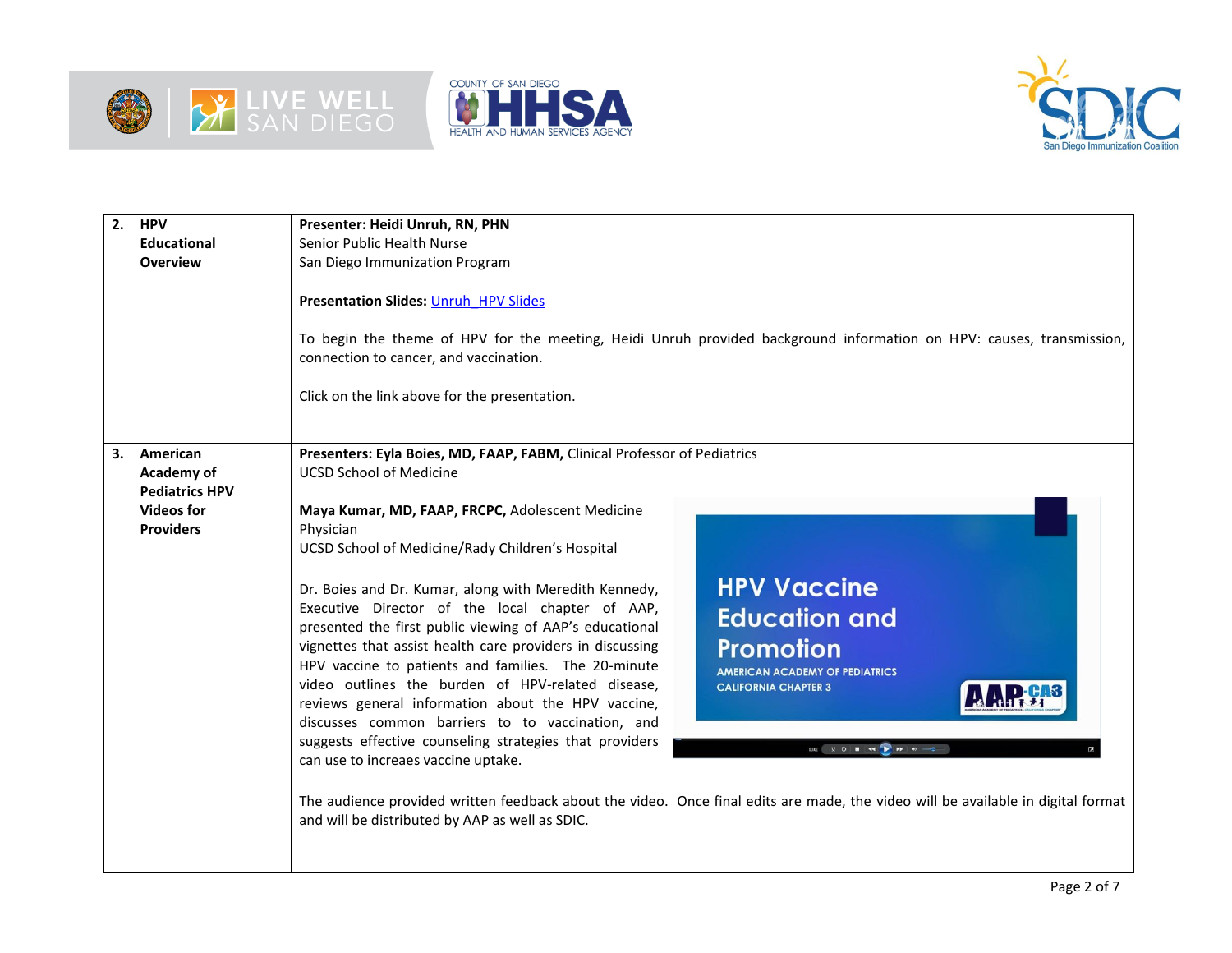





| 4. | Preteen             | Presenter: Harrison Bolter, Health Information Specialist                                                                                                                                                                                                                                                                                |  |  |  |  |
|----|---------------------|------------------------------------------------------------------------------------------------------------------------------------------------------------------------------------------------------------------------------------------------------------------------------------------------------------------------------------------|--|--|--|--|
|    | <b>Vaccine Week</b> | San Diego Immunization Program                                                                                                                                                                                                                                                                                                           |  |  |  |  |
|    |                     | <b>Presentation Slides: Bolter Preteen Vaccine Week</b>                                                                                                                                                                                                                                                                                  |  |  |  |  |
|    |                     | CDC's observance of Preteen Vaccine Week (Feb. 7-13) is an annual campaign in California to promote preteen immunizations and<br>the preteen doctor visit. The slides offer a number of different promotional/educational messages and resources you can use for<br>Preteen Vaccine Week:                                                |  |  |  |  |
|    |                     | Social Media Messages (Tweets and Facebook posts) and Sample E-mail signature lines<br>Drop-in article<br>Sample e-mail message                                                                                                                                                                                                          |  |  |  |  |
|    | 5. HPV              | Presenter: Eugene Beronilla                                                                                                                                                                                                                                                                                                              |  |  |  |  |
|    | Workgroup           | The SDIC Steering Committee will form an HPV Workgroup that will gather traditional and nontraditional partners to strategize<br>increasing the rates of HPV vaccine in San Diego County. If you and peers would like to be part of this landmark first meeting in<br>the spring of 2016, please email Eugene.Beronilla@sdcounty.ca.gov. |  |  |  |  |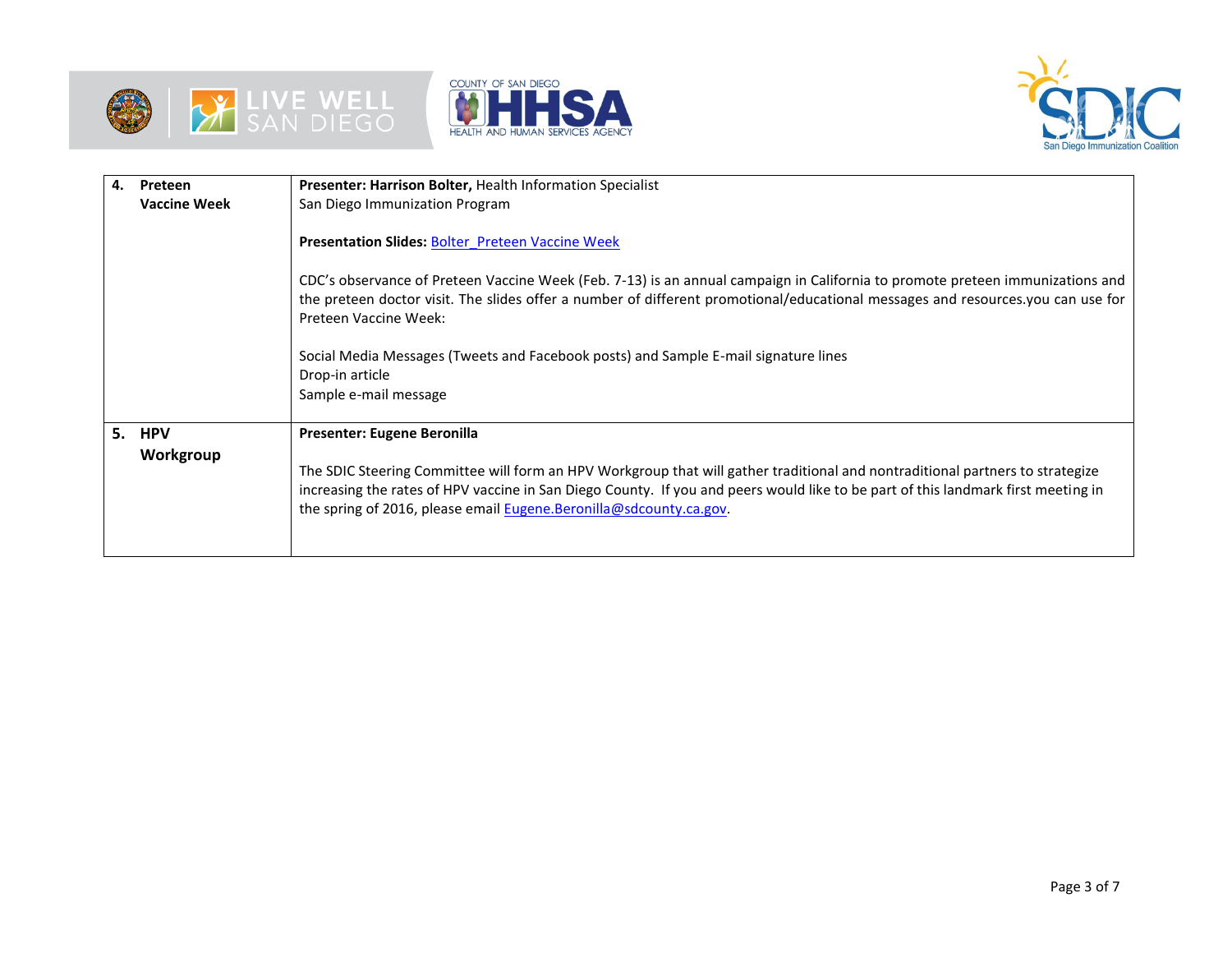





| <b>SERVICE DELIVERY</b> |                                        | <b>Minutes</b>                                                                                                                                                                                                                                                                                                                  |  |  |  |  |
|-------------------------|----------------------------------------|---------------------------------------------------------------------------------------------------------------------------------------------------------------------------------------------------------------------------------------------------------------------------------------------------------------------------------|--|--|--|--|
| 6.                      | <b>Vaccines for Children</b><br>Update | Presenter: Melissa Thun, RN, BSN, Public Health Nurse Supervisor<br>San Diego Immunization Program<br>On Behalf of California Department of Public Health                                                                                                                                                                       |  |  |  |  |
|                         |                                        | <b>Presentation Slides: Vaccines for Children</b>                                                                                                                                                                                                                                                                               |  |  |  |  |
|                         |                                        | Melissa presented on State and VFC updates on behalf of Colleen Mallen. Some highlights are listed below.                                                                                                                                                                                                                       |  |  |  |  |
|                         |                                        | VFC Supply Update:                                                                                                                                                                                                                                                                                                              |  |  |  |  |
|                         |                                        | Due to national supply issue with Pentacel, providers have an ordering cap of 70%. Pentacel orders must must be<br>$\bullet$<br>submitted monthly. If Pentacel supply is unavailable, doses ordered with be substituted with single antigens. Reserve<br>doses of Pentacel for the primary series. Do not use for booster dose. |  |  |  |  |
|                         |                                        | All formulations of flu are still available from VFC.                                                                                                                                                                                                                                                                           |  |  |  |  |
|                         |                                        | Recertification                                                                                                                                                                                                                                                                                                                 |  |  |  |  |
|                         |                                        | VFC recertification is due Feb 16, 2016.<br>٠                                                                                                                                                                                                                                                                                   |  |  |  |  |
|                         |                                        | All training must be completed before recertification can be started                                                                                                                                                                                                                                                            |  |  |  |  |
|                         |                                        | Storage & Handling                                                                                                                                                                                                                                                                                                              |  |  |  |  |
|                         |                                        | VFC has updated temperature logs, these must be implemented immediately                                                                                                                                                                                                                                                         |  |  |  |  |
|                         |                                        | To report storage & handling incidents (all out of range temperatures must be reported, regardless of time frame), go to<br>myvfcvaccines.org                                                                                                                                                                                   |  |  |  |  |
|                         |                                        | Click on the link above for further detailed announcements and updates.                                                                                                                                                                                                                                                         |  |  |  |  |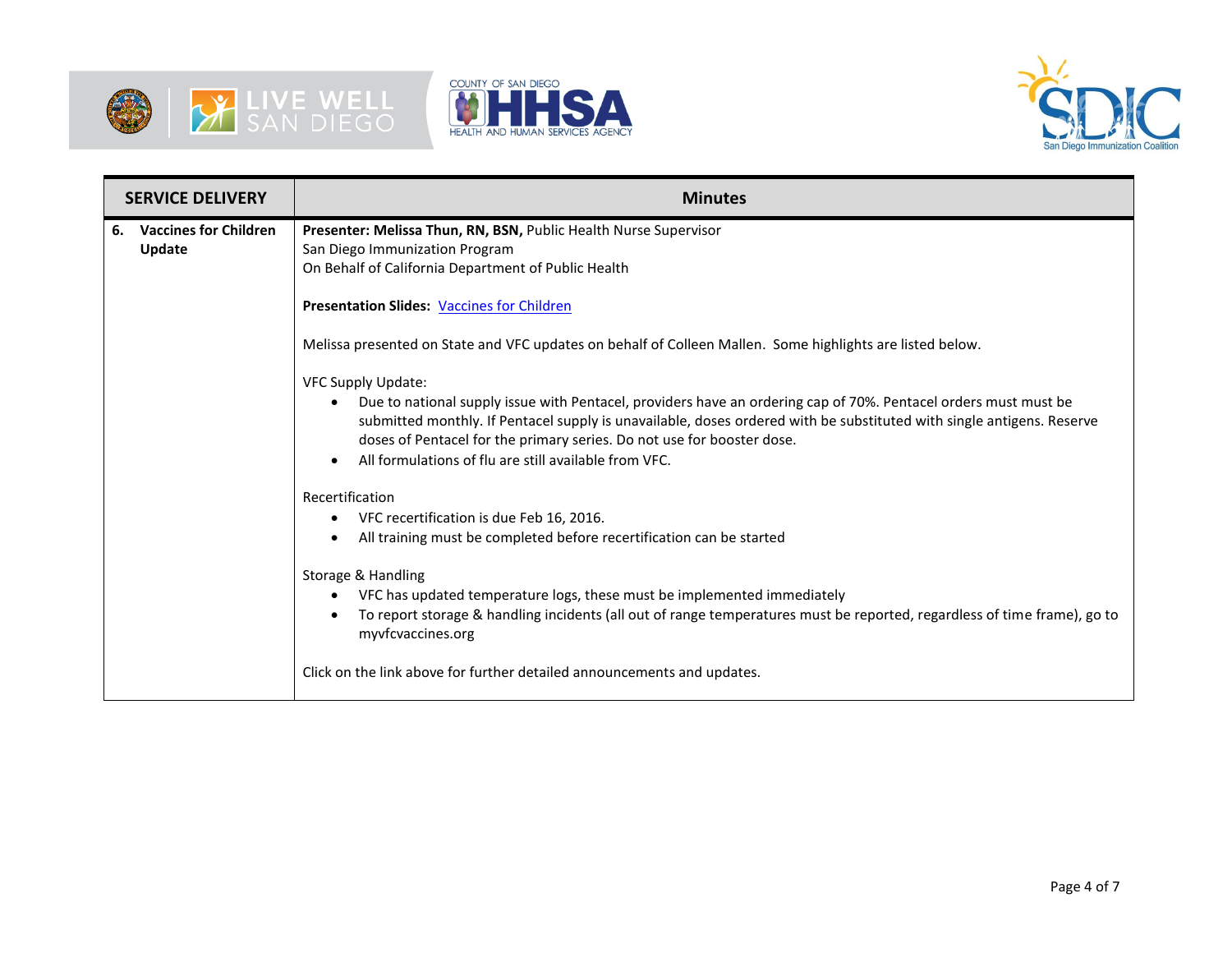





| 7.<br><b>CDPH Iz Branch</b><br><b>Updates</b>  | Presenter: Melissa Thun, RN, BSN, Public Health Nurse Supervisor<br>San Diego Immunization Program |  |  |  |  |
|------------------------------------------------|----------------------------------------------------------------------------------------------------|--|--|--|--|
|                                                | <b>Presentation Slides: Thun CDPH Iz</b>                                                           |  |  |  |  |
|                                                | Click on the link above for further detailed announcements and updates.                            |  |  |  |  |
| <b>SDIR USER GROUP</b>                         | <b>Minutes</b>                                                                                     |  |  |  |  |
| <b>SDIR User</b><br>8.<br><b>Group Updates</b> | Presenter: Manny Mones, Provider Quality Improvement Manager<br>San Diego Immunization Program     |  |  |  |  |
|                                                | Manny previewed some of the new features of SDIR version 10.9.                                     |  |  |  |  |
| <b>Next Meeting</b>                            | Wed, April 6, 2016 from $12:30 - 3$ PM. Location will be determined.                               |  |  |  |  |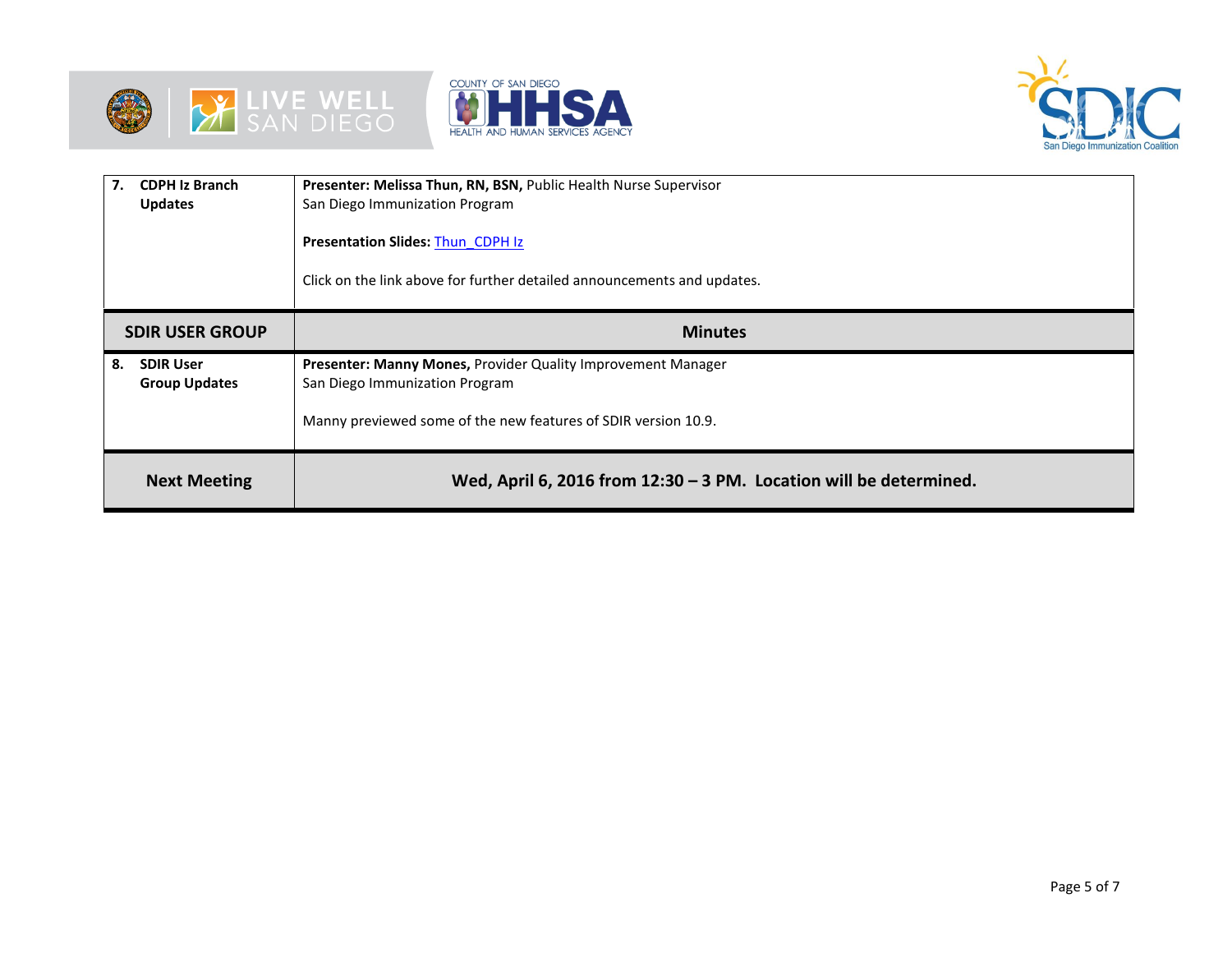





## **Addendum: SDIC Meeting Attendees (All) February 3, 2016**







**San Diego Immunization Coalition General Meeting**

**Service Delivery San Diego Immunization Registry User Group**

| <b>Date</b> | <b>Attending?</b> |                           |    |                  | <b>First Name</b> |                              | <b>Status</b> |
|-------------|-------------------|---------------------------|----|------------------|-------------------|------------------------------|---------------|
|             | 1.                | 2.                        | 3. | <b>Last Name</b> |                   | <b>Organization/Business</b> |               |
|             | x                 | X                         | X  | Adler            | Pamela            | Sharp Coronado ED/PLNU       | (New)         |
|             | x                 | X                         | X  | Alvarez          | Maria             | SDIP                         |               |
|             | X                 | $\pmb{\times}$            | X  | Anedo            | Wendy             | SD Family Care               |               |
|             | X                 | X                         | X  | Arizmendi        | Melissa           | <b>SYHC</b>                  | (New)         |
|             | x                 | X                         |    | Azab             | Kristina          | Sanofi Pasteur               |               |
|             | Χ                 | X                         |    | Baba             | David             | Pfizer                       |               |
|             | Χ                 | X                         |    | Beeston          | Tara              | PHS-HSHB                     |               |
|             | x                 | X                         | X  | Bernal           | Florence          | <b>HHSA</b>                  |               |
|             | X                 | X                         | X  | Beronilla        | Eugene            | SDIP                         |               |
|             | X                 | $\boldsymbol{\mathsf{x}}$ | X  | <b>Bolter</b>    | Harrison          | <b>SDIP</b>                  |               |
|             | Χ                 | X                         |    | <b>Bouveron</b>  | Suzi              | <b>CDPH</b>                  |               |
|             | X                 | X                         | X  | Cabrera          | Jessica           | <b>IBHC</b>                  |               |
|             | X                 | X                         | X  | Cabrera          | Helena            | <b>VCC Grapevine</b>         | (New)         |
|             | Χ                 |                           |    | Campas-Higgins   | Heidi             | Kaiser                       |               |
|             | X                 | X                         | X  | Canoy            | Martha            | <b>NIPH</b>                  |               |
|             | X                 | X                         |    | Cruz             | Mary              | Sharp CV                     |               |
|             | x                 | X                         | X  | Cruz             | Adriana           | SDIP                         |               |
|             |                   |                           | X  | Cuelar           | Christian         | <b>NCHS</b>                  | (New)         |